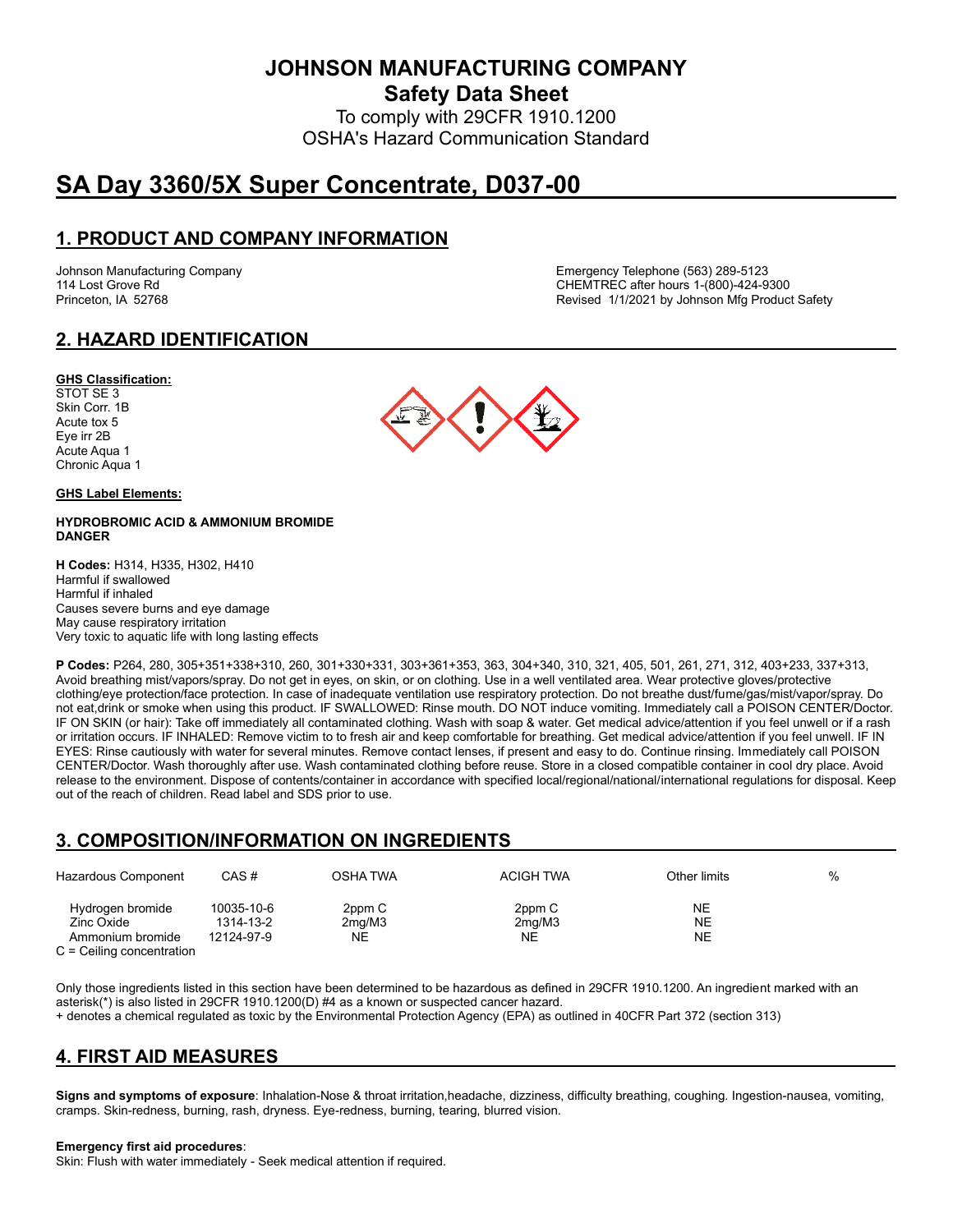Eyes: Flush with water for 15 minutes - Seek medical attention. Ingestion: Drink large amounts of water, DO NOT induce vomiting-seek medical attention. Never give anything by mouth to an unconscious person. Inhalation: Remove to fresh air. Support respiration if required. Seek medical attention if required.

# **5. FIREFIGHTING MEASURES**

**Extinguishing media**: dry chemical.

**Special fire fighting procedures**: use self sustaining respiratory suit. **Unusual Fire and Explosion Hazards**: May release bromine, carbon monoxide, ammonia, carbon dioxide, hydrobromic acid, various organics.

# **6. ACCIDENTAL RELEASE MEASURES**

**Methods and materials**: Flush into chemical sewer or soak up with a suitable absorbent. Wear adequate protection as described in section 8. **Environmental Precautions:** Avoid release to the environment. Collect spillage.

# **7. HANDLING & STORAGE**

Wash thoroughly after use. Wash contaminated clothing before reuse. Store in a closed corrosive resistant container, with corrosive resistant liner, in cool dry place. Keep out of the reach of children. Read label and SDS prior to use.

## **8. EXPOSURE CONTROLS/PERSONAL PROTECTION**

**Occupational Exposure Limit Values:** See section 3. Respiratory Protection (type): Acid mask required for fumes above TWA. Ventilation: Local Exhaust preferred Special: NE Mechanical: OK Protective Gloves: plastic or rubber Eye Protection: Goggles or face shield Other Protective Clothing or Equipment: as required to avoid contact. Work/Hygienic Practices: Wash after use. Follow good industrial hygienic practices.

# **9. PHYSICAL AND CHEMICAL PROPERTIES**

Boiling Point: 215 F Specific Gravity: 1.75 Vapor Pressure (mm Hg): 17 Melting Point: NE Vapor Density: 0.958 **Evaporation Rate: <1** (butyl acetate=1)<br>Solubility in water: 100% **Example: NE** Solubility in water: 100% Flash Point: NE (TOC) Flammable Limits: lel: NE uel: NE Appearance and odor: Cloudy to white liquid, acidic odor.

### **10. STABILITY AND REACTIVITY**

**Stability** : STABLE Conditions to avoid : none

**Incompatibility (materials to avoid)**: strong bases & acids, oxidizers, sulfides, halogens. **Hazardous Decomposition or Byproducts (incomplete combustion)**: May release, bromine, carbon monoxide, ammonia carbon dioxide, hydrobromic acid, various organics.

**Hazardous Polymerization**: WILL NOT OCCUR Conditions to avoid: none

# **11. TOXICOLOGICAL INFORMATION**

**Routes of entry:** Inhalation: yes Skin: no Ingestion: yes

**Health Hazards (acute and chronic):** Contact with material or fumes may cause skin, eye and respiratory tract irritation or burns, some possibly severe. Eye injury may be severe and permanent. Ingestion may result in digestive tract irritation or burns. Moderately toxic by ingestion and inhalation. Repeated or gross inhalation of fumes or mist may cause asthma. May cause sensitization. Chronic exposures may result in blood, kidney and respiratory tract effects. Studies show potential health risks vary by individual. Minimize exposure as a precaution.

**Carcinogenicity**: not determined NTP? no IARC Monographs? No